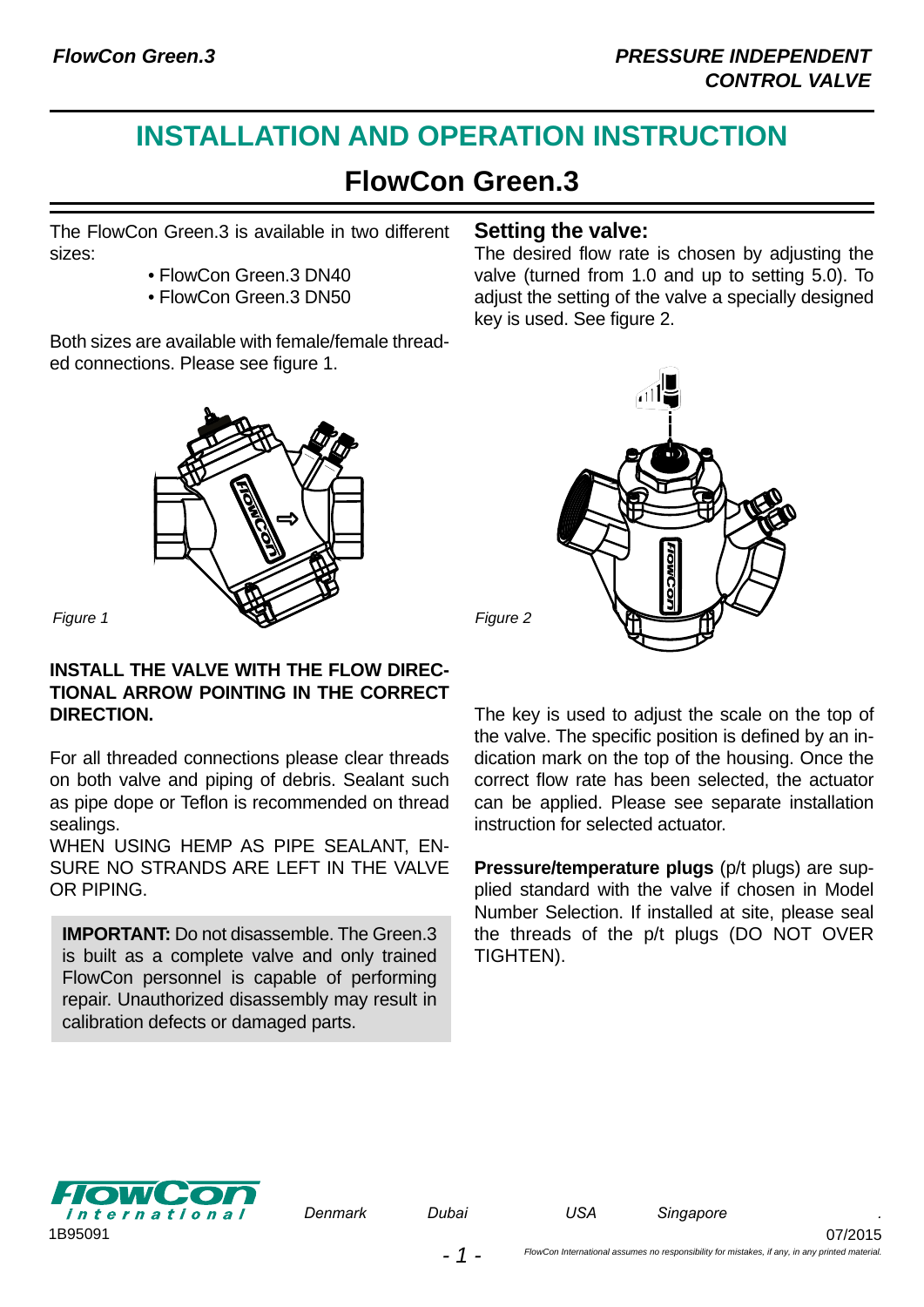| <b>FlowCon Green.3</b>    |       |       |      | Setting |
|---------------------------|-------|-------|------|---------|
| 16-400 kPad · 2.3-58 psid |       |       |      |         |
| Nominal flow rate         | I/sec | l/hr  | GPM  |         |
|                           | 0.528 | 1900  | 8.36 | 1.0     |
|                           | 0.633 | 2278  | 10.0 | 1.1     |
|                           | 0.738 | 2655  | 11.7 | 1.2     |
|                           | 0.843 | 3033  | 13.3 | 1.3     |
|                           | 0.947 | 3410  | 15.0 | 1.4     |
|                           | 1.05  | 3787  | 16.7 | 1.5     |
|                           | 1.16  | 4163  | 18.3 | 1.6     |
|                           | 1.26  | 4537  | 20.0 | 1.7     |
|                           | 1.36  | 4909  | 21.6 | 1.8     |
|                           | 1.47  | 5279  | 23.2 | 1.9     |
|                           | 1.57  | 5646  | 24.8 | 2.0     |
|                           | 1.67  | 6011  | 26.4 | 2.1     |
|                           | 1.77  | 6372  | 28.0 | 2.2     |
|                           | 1.87  | 6730  | 29.6 | 2.3     |
|                           | 1.97  | 7083  | 31.2 | 2.4     |
|                           | 2.06  | 7432  | 32.7 | 2.5     |
|                           | 2.16  | 7776  | 34.2 | 2.6     |
|                           | 2.25  | 8115  | 35.7 | 2.7     |
|                           | 2.35  | 8449  | 37.2 | 2.8     |
|                           | 2.44  | 8777  | 38.6 | 2.9     |
|                           | 2.53  | 9098  | 40.0 | 3.0     |
|                           | 2.61  | 9413  | 41.4 | 3.1     |
|                           | 2.70  | 9721  | 42.8 | 3.2     |
|                           | 2.78  | 10021 | 44.1 | 3.3     |
|                           | 2.86  | 10314 | 45.4 | 3.4     |
|                           | 2.94  | 10599 | 46.6 | 3.5     |
|                           | 3.02  | 10875 | 47.8 | 3.6     |
|                           | 3.10  | 11142 | 49.0 | 3.7     |
|                           | 3.17  | 11400 | 50.2 | 3.8     |
|                           | 3.24  | 11649 | 51.3 | 3.9     |
|                           | 3.30  | 11888 | 52.3 | 4.0     |
|                           | 3.37  | 12116 | 53.3 | 4.1     |
|                           | 3.43  | 12334 | 54.3 | 4.2     |
|                           | 3.48  | 12540 | 55.2 | 4.3     |
|                           | 3.54  | 12735 | 56.0 | 4.4     |
|                           | 3.59  | 12919 | 56.8 | 4.5     |
|                           | 3.64  | 13090 | 57.6 | 4.6     |
|                           | 3.68  | 13249 | 58.3 | 4.7     |
|                           | 3.72  | 13395 | 58.9 | 4.8     |
|                           | 3.76  | 13527 | 59.5 | 4.9     |
|                           | 3.79  | 13647 | 60.0 | 5.0     |



A micrometer setting of 3.4 as illustrated above corresponds to a maximum flow rate of: 2.86 l/sec.



Use the special designed key ([FlowCon](http://planetaklimata.com.ua/ua/proizvoditeli/FlowCon/) part no. ACC0007) for micrometer setting.

Accuracy: Greatest of either ±10% of controlled flow rate or ±5% of maximum flow rate.



*Denmark Dubai* 

*USA Singapore .*

07/2015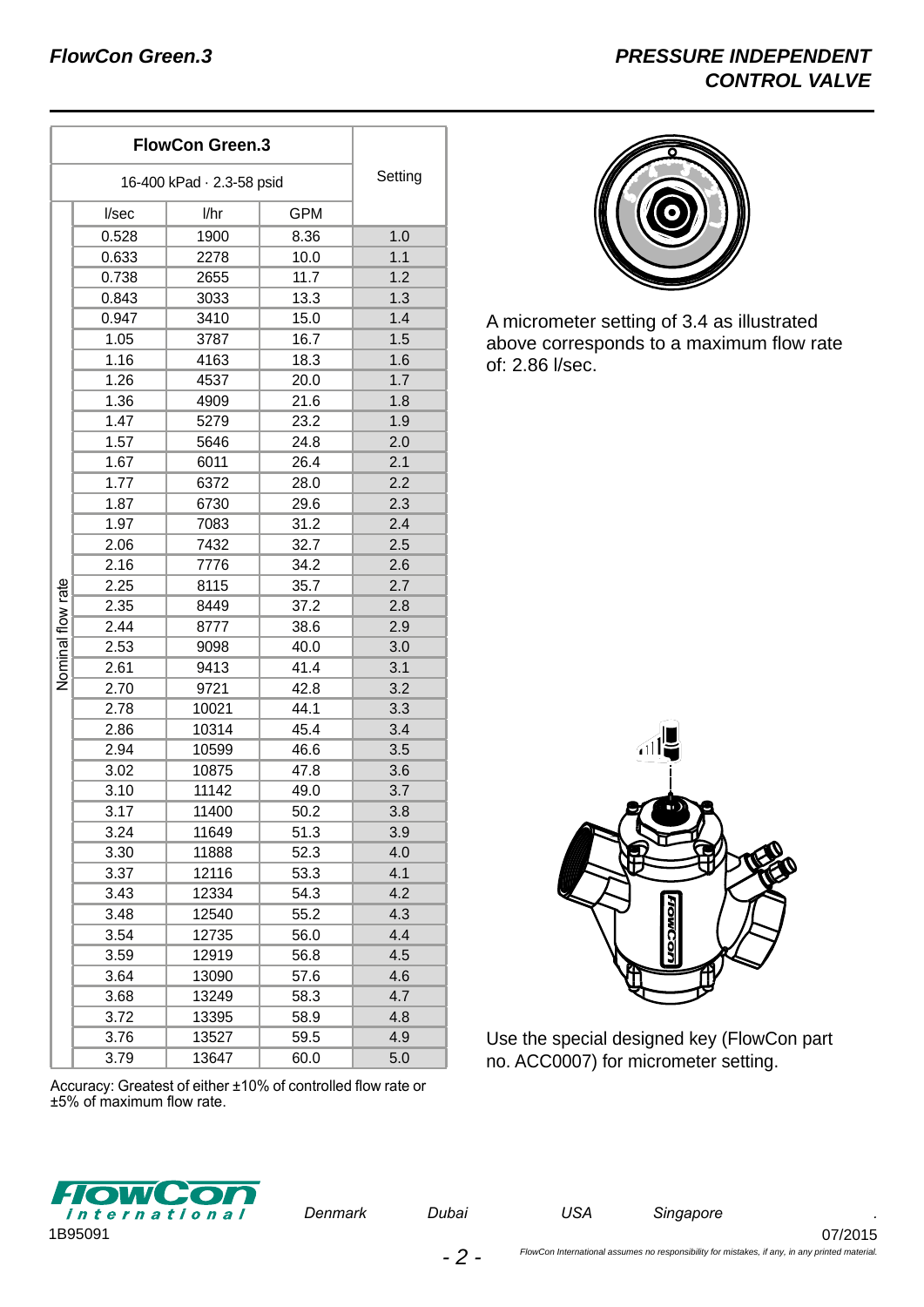

### **Assembly drawing FlowCon Green.3:**

- A: Valve body
- B: Electrictal actuator incl. valve adaptor (B1)
- C: Electrictal actuator with failsafe incl. valve adaptor (C1)
- D1: P/t plug (2 pcs.)
- D2: Plug and gasket (2 of each)
- E: Adjustment key.



*Figure 4*

*Denmark Dubai* 

07/2015

*- 3 -*